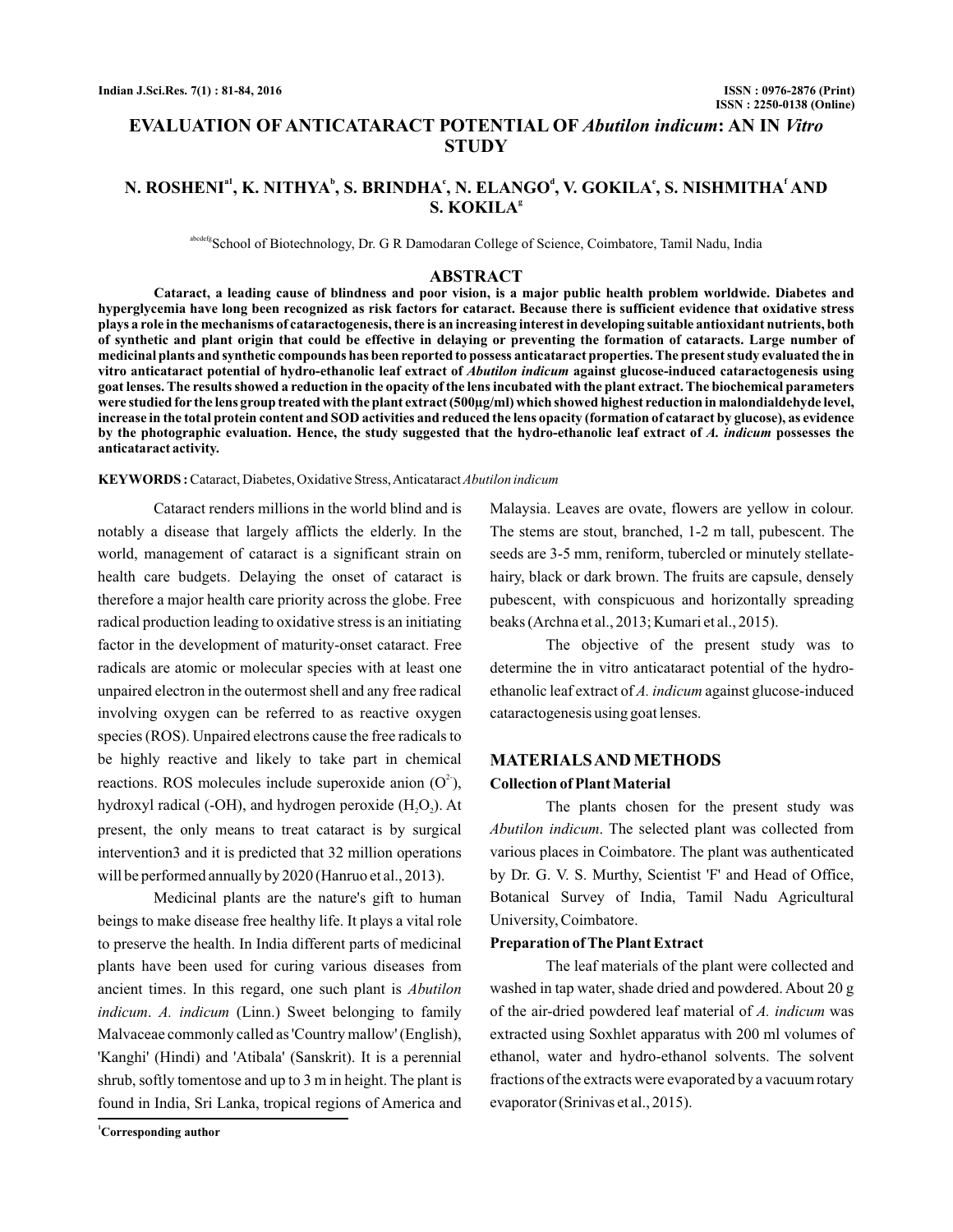#### **AnticataractActivity of the SelectedMedicinal Plants**

The in vitro anticataract activity was carried out using the modified protocol from Shabeer et al, 2011.

#### **1. Collection of Goat Eye Balls**

The anticataract potential of the plant extracts was studied in vitro in glucose induced cataractogenesis using goat eye lens. Goat eye balls were used in the present study. They were obtained from the slaughter house at Peelamedu immediately after slaughter and transported to laboratory at  $0 - 4$ °C.

#### **2. Preparation of Lens Culture**

The lenses were removed by extra capsular extraction and incubated in artificial aqueous humor (NaCl: 140 mM, KCl: 5 mM, MgCl<sub>2</sub>: 2 mM, NaHCO<sub>3</sub>: 0.5 mM,  $\text{NaH(PO}_4)_2$ : 0.5 mM, CaCl<sub>2</sub>: 0.4 mM, and Glucose: 5.5 mM) at room temperature and pH 7.8 for 72 hours. Penicillin G 32 mg% and Streptomycin 250 mg% were added to the culture media to prevent bacterial contamination. Glucose at the concentration of 55 mM was used to induce cataract.

#### **3. Experimental Design**

Group I: Lens + Glucose 5.5 mM (Normal control)

Group II: Lens + Glucose 55 mM (Negative control)

Group III: Lens + Glucose 55 mM + *Abutilon indicum* (500 µg/ml)

Group IV: Lens + Glucose 55 mM + Standard drug Enalapril (10 ng/ml)

#### **4. Photographic Evaluation of Lens Opacity**

After 72 hours of incubation, lenses were observed for opacity and photographs were taken by placing the lenses on the wire meshes with posterior surface touching the mesh, and the pattern of mesh was observed through the lens as a measure of lens opacity.

### **5. Preparation of Lens Homogenate**

Lenses were homogenized in Tris buffer (0.23 M pH 7.8) and 0.25 x 10-3 M EDTA. The homogenate was adjusted to 10% w/v. The homogenate was centrifuged at 10,000 rpm at 4°C for 1 hour. The supernatant was used for studying various biochemical parameters.

### **6. Study ofAnticataract Potential of** *Abutilon indicum*

#### **a. Estimation ofTotal Protein Content**

The total protein content was determined using the standard protocol by Lowry, (1951).

### **b. Estimation ofMalondialdehyde (MDA)**

Lenses were homogenized in 10% (w/v) 0.1 M

TrisHCl buffer (pH 7.5). 1 ml of the homogenate was combined with 2 ml of TCATBAHCl reagent, 15% trichloroacetic acid (TCA) and 0.375% thiobarbituric acid (TBA) in 0.25 N HCl and boiled for 15 min. Precipitate was removed after cooling by centrifugation at 1000 rpm for 10 min and absorbance of the sample was read at 535 nm against a blank without tissue homogenate. The values are expressed as MDA/ min/ mg lens protein (Umamaheshwari et al., 2012).

#### **c.Assay of Superoxide dismutase (SOD)**

The assay mixture contained 1.2 ml sodium pyrophosphate buffer (0.052 M, pH 8.3), 0.1 ml of 186 μM NBT, 0.2 ml of 780 μM NADH, 1.0 ml homogenate and distilled water to a final volume of 3.0 ml. Reaction was started by the addition of NADH and incubated at 30ºC for 1 min. The reaction was stopped by the addition of 1.0 ml glacial acetic acid and the mixture was stirred vigorously. Precisely 4.0 ml of n-butanol was added to the mixture and shaken well. The mixture was allowed to stand for 10 min, centrifuged, the butanol layer was taken out and the absorbance was measured at 560 nm against a butanol blank. A system devoid of enzyme served as the control (Umamaheshwari et al., 2012) phenazonium methosulphate (PMS), 0.3 ml of 300 μM

#### **d. Determination ofAldose Reductase (AR)Activity**

The assay mixture in 1 ml contained 0.7 ml phosphate buffer (0.067 M), 0.1 ml of NADPH (25 $\times$ 10<sup>-5</sup>), 0.1 ml of lens supernatant, 0.1 ml of D L-glyceraldehydes (substrate) (5×10-4 M). Appropriate reference blanks were employed for corrections containing except the substrate, D L-glyceraldehydes. The enzymatic reaction was started by the addition of substrate and the absorbance was recorded in UV -Spectrophotometer at 340 nm for at least 3 min at 30 sec protein and the % inhibition activity was found (Umamaheshwari et al., 2012). interval. AR activity was expressed as  $\Delta$  OD /min/mg

#### **RESULTS**

## **AnticataractActivity of** *Abutilon indicum* **1. Photographic Evaluation of Lens Opacity**

Figure 1 showed the normal lens incubated with the artificial aqueous humor solution and glucose (5.5 mM) that showed complete transparency. Figure 2 showed the negative control in which the lens was incubated with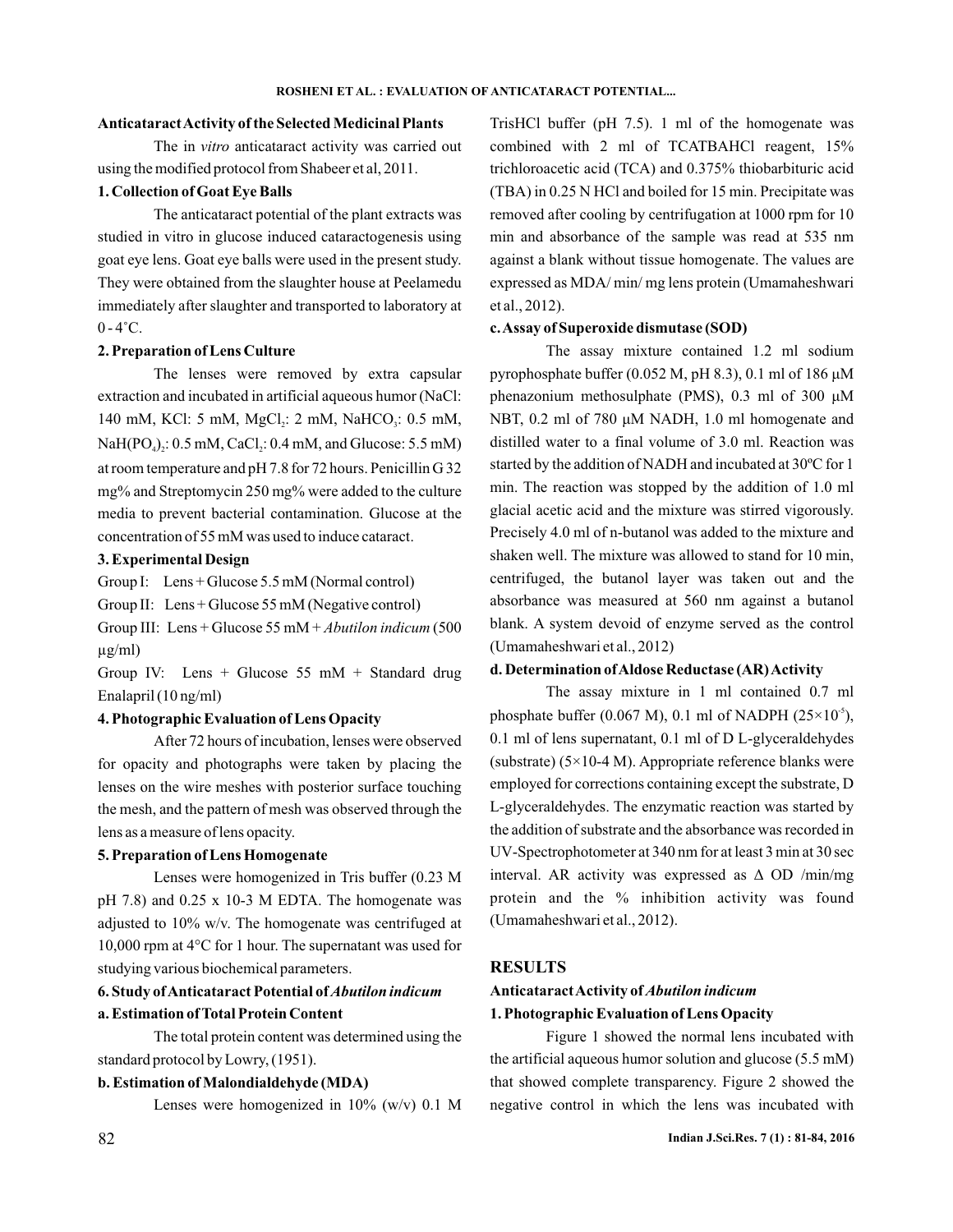glucose (55 mM) and complete opacification of lens had taken place. Figure 3 showed the lens incubated with glucose (55 mM) and the hydro-ethanolic extract of *A. indicum* which showed reduction in the lens opacity. Figure 4 consist of lens and standard drug (Enalapril) and it showed almost normal transparency when compared to cataractous lenses. The result indicates a positive effect of the selected plant extract on anticataract potential by exhibiting reduction in the opacity of cataractous lenses.





#### **2. Study ofAnticataract Potential of***Abutilon indicum*

Table 1 shows the anticataract potential of Abutilon indicum. Group 1 with Normal lens contained the highest amount of protein, AR inhibition % and SOD activity compared to negative control. The groups treated with the plant extract and the enalapril restored the level of protein, AR inhibition and SOD. The MDA was found to be the highest in the negative control and least in the normal control. The groups treated with the plant extract and the



Figure 1: Normal Control **Figure 2: Negative Control** 



**Figure 3:** *A. indicum* **Figure 4: Standard Drug**

| Table 1 : Effect of the Hydro-ethanolic Leaf Extracts on Lens Protein, MDA, |  |
|-----------------------------------------------------------------------------|--|
| AR Inhibition %, SOD Activity                                               |  |

| <b>Groups</b> | <b>Protein</b><br>(mg/ml) | MDA (MDA/ min/ mg<br>lens protein) | $AR$ – Inhibition<br>Activity $(\% )$ | SOD (units/mg)<br>tissue) |
|---------------|---------------------------|------------------------------------|---------------------------------------|---------------------------|
| Group 1       | $16.6 \pm 0.316$          | $0.0003 \pm 0.00158$               | $98.98 \pm 0.0509$                    | $9.21 \pm 0.01$           |
| Group 2       | $2.2 \pm 0.158$           | $0.0026 \pm 0.000354$              | $69.22 \pm 0.0316$                    | $3.11 \pm 0.0223$         |
| Group 3       | $8.8 \pm 0.412$           | $0.0021 \pm 0.0001$                | $91.40 \pm 0.0509$                    | $7.81 \pm 0.10024$        |
| Group 6       | $12.8 \pm 0.224$          | $0.0005 \pm 0.000316$              | $91.40 \pm 0.0509$                    | $8.50 \pm 0.10024$        |

The values are given as mean  $\pm$  standard deviation